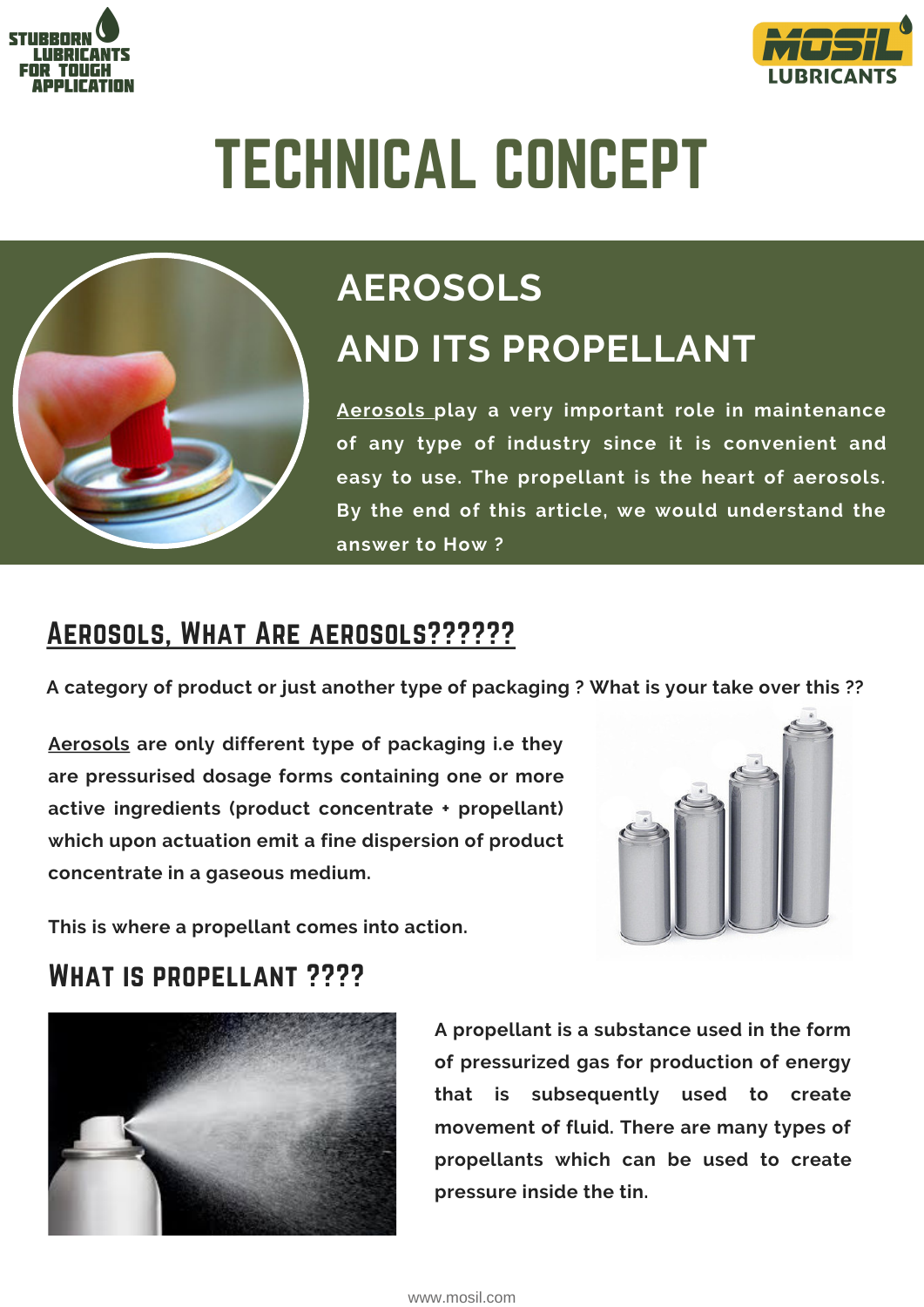



# TYPES OF PROPELLANTS



# How aerosol tin works?



- **We press the nozzle, forcing the air to move outside**
- **The release of air causes the sudden drop in air pressure inside the tin**
- **The air inside the top of the tin is at higher pressure than air in the tube, so it pushes down on the product concentrate**
- **The product concentrate is than forced up the tube towards the mechanism for release**
- **The product concentrate than leaves the tin in the form of spray**

**Most common types of [propellants](https://www.mosil.com/blog/aerosols-principle-techniques-and-application/) used are CO2 and LPG. We will understand the propellant in details for better understanding and usage of the same.**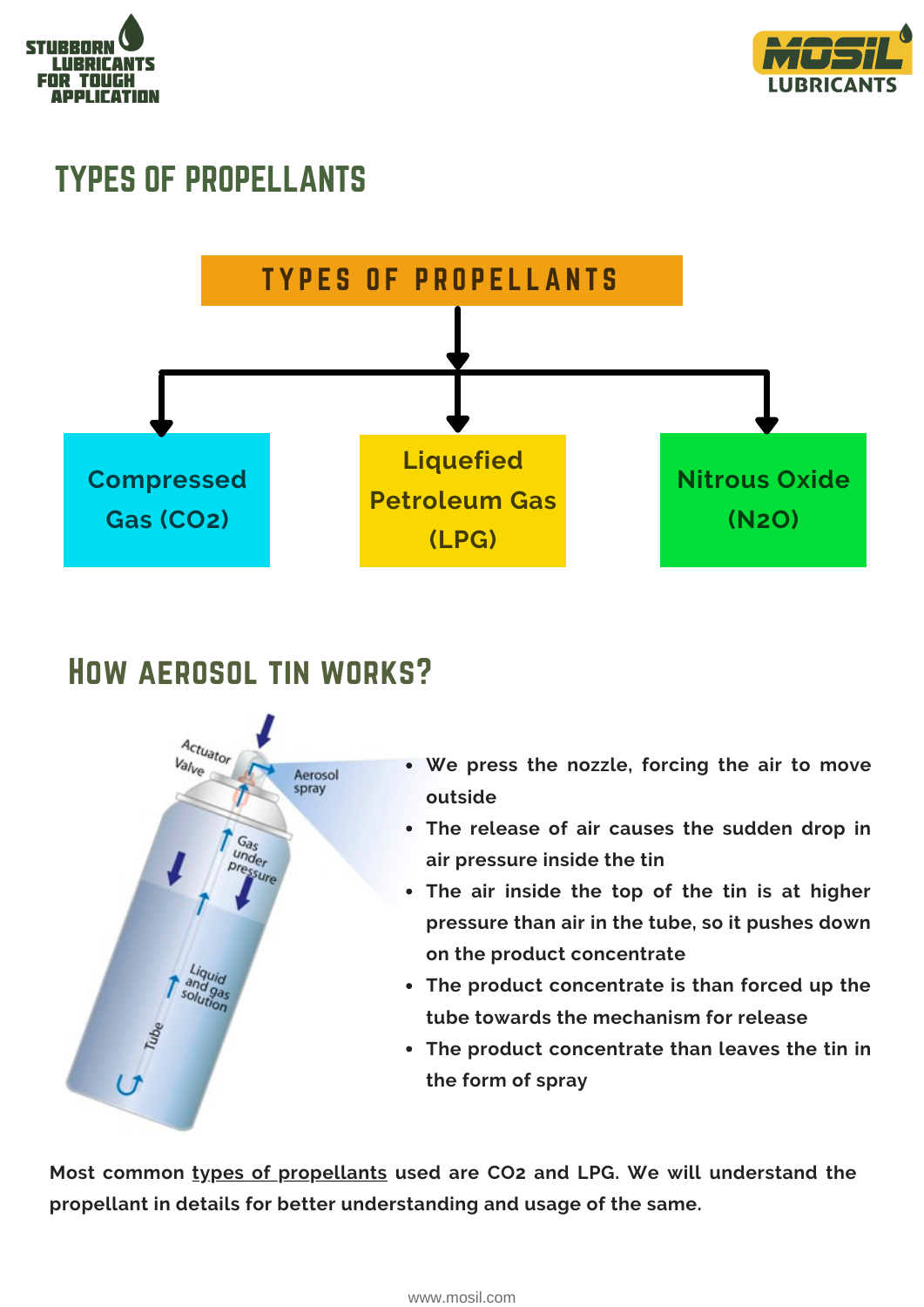



# Carbon dioxide (CO2) :

**Carbon dioxide is the ideal gas because it comes from natural gas. It is easily avaliable in underground sources.**

#### PROS :

- **Non - flammable**
- **Non - explosive**
- **Non - combustible**



#### CONS :

**It is incompatible in aerosol tin with water or traces of water**

**Aerosol tin with CO2 as propellant have more qty of product concentrate, since very low percentage of compressed gas go into the tin. But have a pressure drop through the servive life of tin.**

# Liquefied Petroleum Gas (LPG)

**Liquefied petroleum gas is a blend of two flammable but non - toxic gases propane and butane and it is very convenient and super pressurized gas used in aerosol tins**

#### PROS :

- **Easily available**
- **Economical**
- **Good solubility with products**

#### CONS :

- **Flash point is approx - 58°CExtremely**
- **Flammable**

vapour liquified propellant product

**Aerosol with LPG as a propellant have relatively less qty of product concentrate and more of LPG gas. But have constant pressure throughout the service life of tin**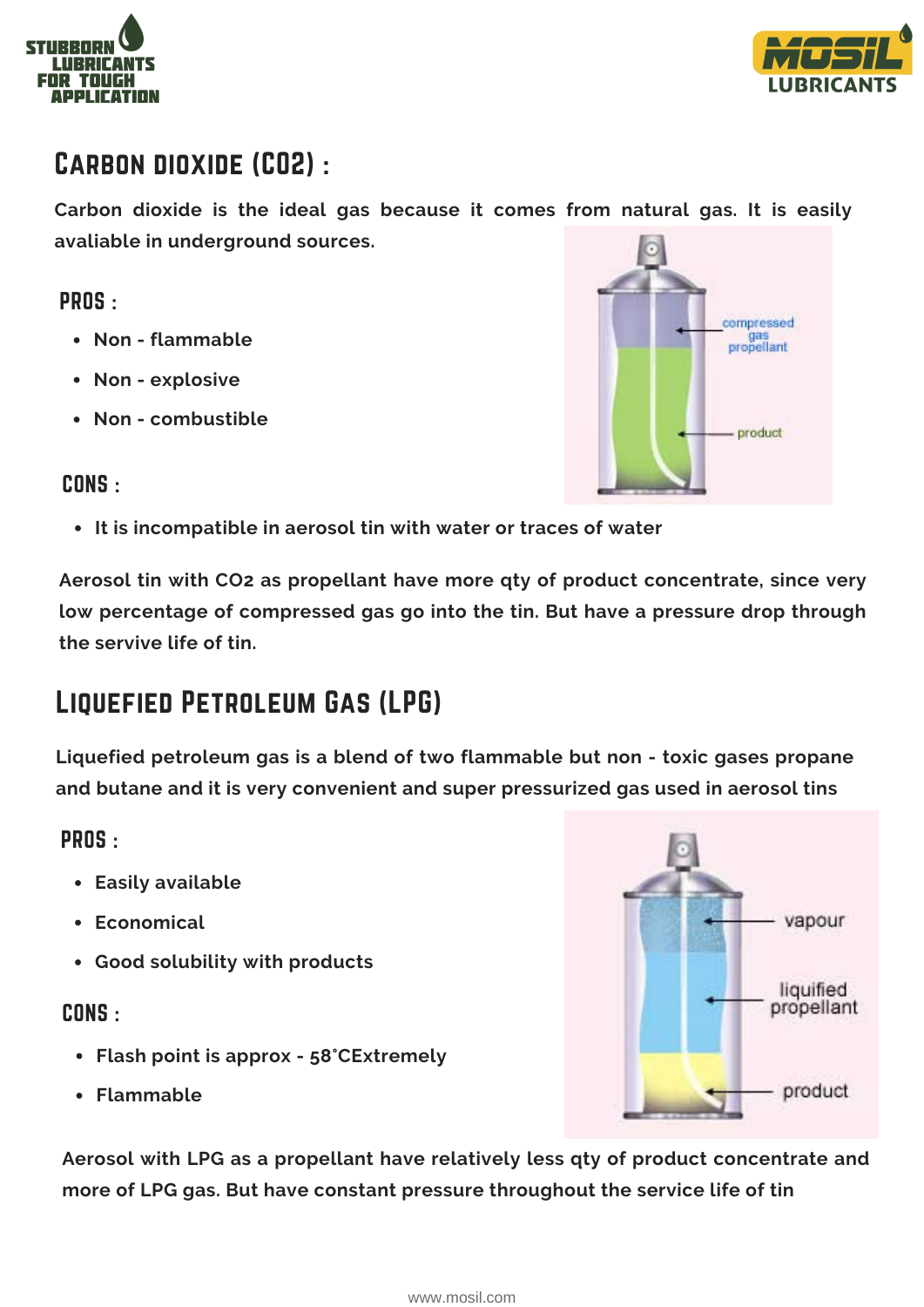



#### **Comparative table between the most used propellants**

| <b>Liquefied Propellants</b>                                           | <b>Compressed Gas Propellant</b>                                                               |
|------------------------------------------------------------------------|------------------------------------------------------------------------------------------------|
| An integral part of the formula results in<br>smaller, finer particles | Acts like piston contains large, wet particles (<br>However there is some solubility with CO2) |
| Consistent pressure through life of can                                | Drop in pressure through life of can                                                           |
| Large temperature changes effects pressu<br>re                         | Temperature changes have little effect on press<br>ure                                         |
| <b>Cost Varies</b>                                                     | Low Cost                                                                                       |

### **We will try to solve the mystery behind consistent and inconsistent pressure with LPG and CO2 propellant**

**LPG is a liquefied petroleum gas i.e it exists in two-phase gaseous as well as liquid. Under high pressure, gas is in a liquified state. When we spray, some amount of gas is released with the product concentrate and some part of the liquid LPG changes into gas to fill the void space created. Thus maintaining the constant pressure throughout the service life of the can.**

**CO2 is carbon dioxide and exits in a gaseous state. When we spray, some amount of gas is released with the product concentrate. With every spray, some part of the gas is released thus reducing the pressure of the aerosol can in its service life.**



[www.mosil.com](https://www.mosil.in/)